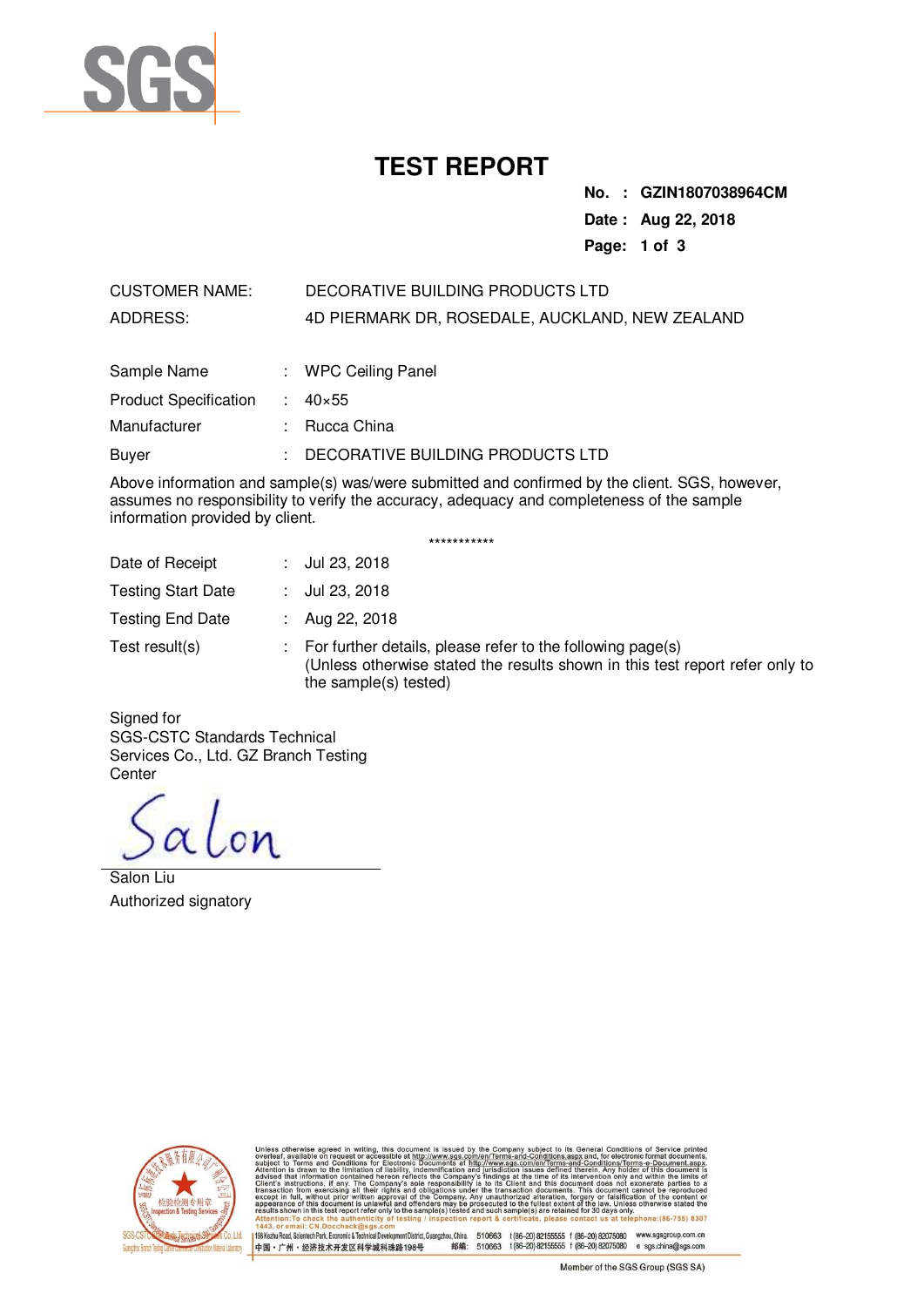

# **TEST REPORT**

**No. : GZIN1807038964CM Date : Aug 22, 2018 Page: 2 of 3** 

### **Test conducted**

This test was performed in accordance with" AS/NZS 1530.3:1999 Methods for fire tests on building materials, components and structures. Part 3: Simultaneous determination of ignitability, flame propagation, heat release and smoke release."

#### **I. Sample details**

| Description      | <b>WPC Ceiling Panel</b> |
|------------------|--------------------------|
| Color            | Beige                    |
| <b>Thickness</b> | About 40.5mm             |
| Sample Dimension | $600$ mm $\times$ 450mm  |

|              | Temperature (°C)     | Humidity (%) | Duration (d) |
|--------------|----------------------|--------------|--------------|
| Conditioning | $20 \pm 2^{\circ}$ C | $65 + 5%$    |              |

Note: The specimens shall be conditioned to constant mass (see ISO 291)

#### **Mounting or fixing method for test sample:**

Using fibre-reinforced cement board as substrate, hold the sample against the specimen support frame by using the specimen clamping ring. Have vertical joints.

#### **II. Test results**

#### **The mean values and standard errors:**

| <b>Items</b>                     |                       | Mean value | Standard error |
|----------------------------------|-----------------------|------------|----------------|
| Ignition Time, (min)             |                       | NI         |                |
| Flame propagation time, (s)      |                       | NI         |                |
| Heat release integral, $(Ki/m2)$ |                       | NI         | --             |
| Maximum optical density,         | Ignition specimen     |            | --             |
| $D(m^{-1})$                      | Non-ignition specimen | 0.5482     | 0.0073         |
|                                  | Ignition specimen     |            | --             |
| Smoke release, Ig D              | Non-ignition specimen | $-0.2611$  | 0.0058         |

Note: 1) Where all specimens do not ignite, means and standard errors for smoke release shall be reported separately for those specimens that ignite and those that do not ignite. The higher of the two values shall be reported as the smoke released for the material or component.



| Unless otherwise agreed in writing, this document is issued by the Company subject to its General Conditions of Service printed<br>overleaf, available on request or accessible at http://www.sqs.com/en/Terms-and-Conditions.aspx and, for electronic format documents,<br>subject to Terms and Conditions for Electronic Documents at http://www.sgs.com/en/Terms-and-Conditions/Terms-e-Document.aspx.<br>Attention is drawn to the limitation of liability, indemnification and jurisdiction issues defined therein. Any holder of this document is<br>advised that information contained hereon reflects the Company's findings at the time of its intervention only and within the limits of<br>Client's instructions, if any. The Company's sole responsibility is to its Client and this document does not exonerate parties to a<br>transaction from exercising all their rights and obligations under the transaction documents. This document cannot be reproduced<br>except in full, without prior written approval of the Company. Any unauthorized alteration, forgery or falsification of the content or<br>appearance of this document is unlawful and offenders may be prosecuted to the fullest extent of the law. Unless otherwise stated the<br>results shown in this test report refer only to the sample(s) tested and such sample(s) are retained for 30 days only.<br>Attention: To check the authenticity of testing / inspection report & certificate, please contact us at telephone: (86-755) 8307<br>1443, or email: CN.Doccheck@sgs.com |
|-----------------------------------------------------------------------------------------------------------------------------------------------------------------------------------------------------------------------------------------------------------------------------------------------------------------------------------------------------------------------------------------------------------------------------------------------------------------------------------------------------------------------------------------------------------------------------------------------------------------------------------------------------------------------------------------------------------------------------------------------------------------------------------------------------------------------------------------------------------------------------------------------------------------------------------------------------------------------------------------------------------------------------------------------------------------------------------------------------------------------------------------------------------------------------------------------------------------------------------------------------------------------------------------------------------------------------------------------------------------------------------------------------------------------------------------------------------------------------------------------------------------------------------------------------------------------|
| 198 Kezhu Road, Scientech Park, Economic & Technical Development District, Guangzhou, China.<br>www.sgsgroup.com.cn<br>510663<br>t (86-20) 82155555 f (86-20) 82075080                                                                                                                                                                                                                                                                                                                                                                                                                                                                                                                                                                                                                                                                                                                                                                                                                                                                                                                                                                                                                                                                                                                                                                                                                                                                                                                                                                                                |
| e sgs.china@sgs.com<br>t (86-20) 82155555 f (86-20) 82075080<br>邮编:<br>中国·广州·经济技术开发区科学城科珠路198号<br>510663                                                                                                                                                                                                                                                                                                                                                                                                                                                                                                                                                                                                                                                                                                                                                                                                                                                                                                                                                                                                                                                                                                                                                                                                                                                                                                                                                                                                                                                              |